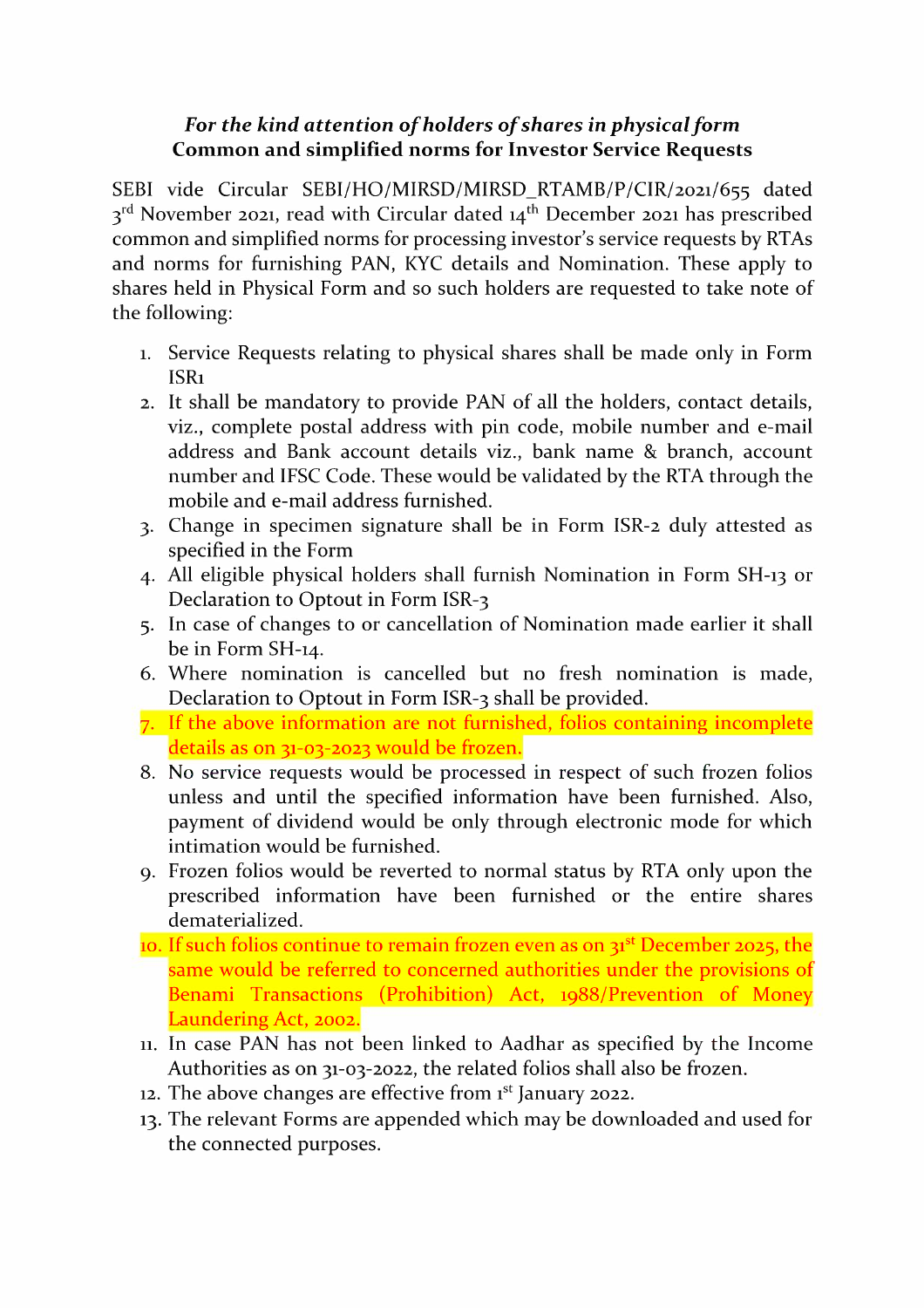# **Form ISR-1**

(see SEBI circular No. SEBI/HO/MIRSD/MIRSD\_RTAMB/P/CIR/2021/655 dated November 03, 2021 on Common and Simplified Norms for processing investor's service request by RTAs and norms for furnishing PAN, KYC details and Nomination)

#### **REQUEST FOR REGISTERING PAN, KYC DETAILS OR CHANGES/ UPDATION THEREOF**

[For Securities (Shares/ Debentures/ Bonds, etc.) of listed companies held in physical form]

**Date:\_\_}** *\_\_J \_\_* 

#### **A. I** / We request you to Register / Change / Update the following (Tick  $\checkmark$  relevant box)

| PAN                   | $\Box$ Postal Address |
|-----------------------|-----------------------|
| $\Box$ Bank details   | $\Box$ E-mail address |
| $\Box$ Signature      | $\Box$ Mobile number  |
| Demat Account details |                       |

#### **B. Security Details:**

| Name of the Issuer Company             |      | Folio No.: |
|----------------------------------------|------|------------|
| Name(s) of the<br>Security $\vert 1$ . |      |            |
| holder(s)<br>the  <br>as<br>per        | 2.   |            |
| Certificate(s)                         | 3.   |            |
| Number & Face value of                 |      |            |
| securities                             |      |            |
| <b>Distinctive</b><br>οf<br>number     | From | To         |
| securities                             |      |            |

#### C. I / We are submitting documents as per Table below (tick  $\checkmark$  as relevant, refer to the instructions):

|                |   | instructions):                                                               |                                                                                                         |
|----------------|---|------------------------------------------------------------------------------|---------------------------------------------------------------------------------------------------------|
|                | v | Document /                                                                   | <b>Instruction / Remark</b>                                                                             |
|                |   | Information /                                                                |                                                                                                         |
|                |   | <b>Details</b>                                                               |                                                                                                         |
| 1              |   | PAN of (all) the (joint) holder(s)                                           |                                                                                                         |
|                |   | <b>PAN</b>                                                                   | PAN shall be valid only if it is linked to Aadhaar by March 31,<br>2021*                                |
|                |   | Whether it is<br>Valid (linked to<br>Aadhaar):<br>$\Box$ Yes<br>$\square$ No | For Exemptions / Clarifications on PAN, please refer to Objection<br>Memo in page 4                     |
| $\overline{2}$ |   | Demat Account<br>Number                                                      | Also provide Client Master List (CML) of your Demat Account,<br>provided by the Depository Participant. |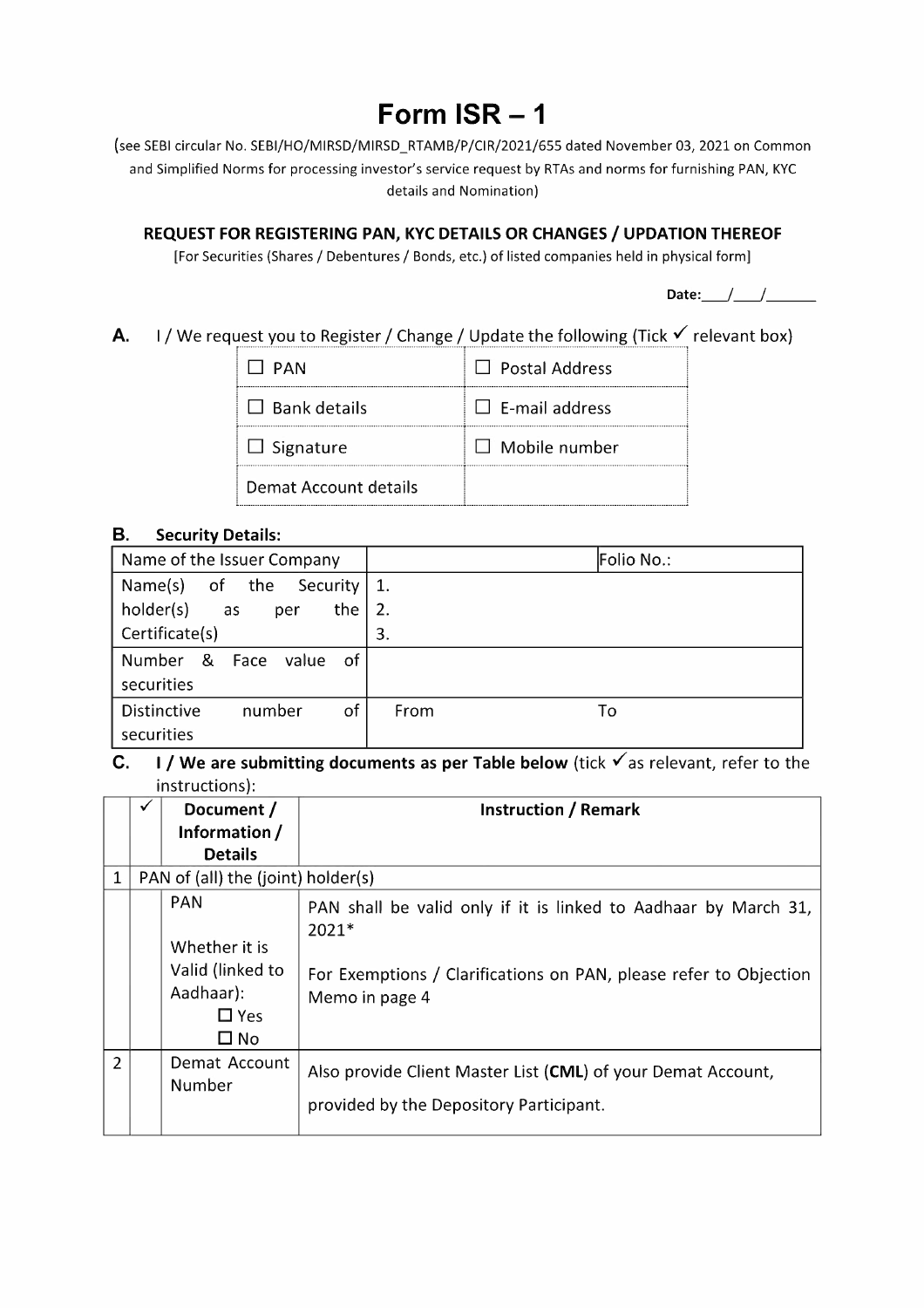| 3              | Proof<br>of                                 | Provide any one of the documents, only if there is change in the                                                                 |
|----------------|---------------------------------------------|----------------------------------------------------------------------------------------------------------------------------------|
|                | Address of the                              | address;                                                                                                                         |
|                | first holder                                | Client Master List (CML) of your Demat Account, provided by<br>$\bullet$                                                         |
|                |                                             | the Depository Participant                                                                                                       |
|                |                                             | Valid Passport / Ration Card / Registered Lease or Sale<br>$\bullet$                                                             |
|                |                                             | Agreement of Residence / Driving License / Flat Maintenance                                                                      |
|                |                                             | bill.                                                                                                                            |
|                |                                             | Utility bills like Telephone Bill (only land line), Electricity bill or<br>٠<br>Gas bill - Not more than 3 months old.           |
|                |                                             | Identity card / document with address, issued by any of the                                                                      |
|                |                                             | following: Central/State Government and its Departments,                                                                         |
|                |                                             | Statutory / Regulatory Authorities, Public Sector Undertakings,                                                                  |
|                |                                             | Scheduled Commercial Banks, Public Financial Institutions.                                                                       |
|                |                                             | For FII / sub account, Power of Attorney given by FII / sub-<br>٠                                                                |
|                |                                             | account to the Custodians (which are duly notarized and / or                                                                     |
|                |                                             | apostilled or consularised) that gives the registered address                                                                    |
|                |                                             | should be taken.                                                                                                                 |
|                |                                             | The proof of address in the name of the spouse                                                                                   |
| 4              | <b>Bank details</b>                         | Provide the copy of the bank statement with details of bank name,<br>branch, account number and IFS Code or copy of cheque leaf. |
|                |                                             | Alternatively, Bank details available in the CML will be updated in                                                              |
|                |                                             | the folio.                                                                                                                       |
| 5              | E-mail address                              |                                                                                                                                  |
|                |                                             |                                                                                                                                  |
|                |                                             | Alternatively, the e-mail address available in the CML will be                                                                   |
|                | Mobile                                      | updated in the folio                                                                                                             |
| 6              |                                             |                                                                                                                                  |
|                |                                             | Alternatively the mobile number available in the CML will be                                                                     |
|                |                                             | updated in the folio                                                                                                             |
| $\overline{7}$ | Specimen                                    | Provide banker's attestation of the signature of the holder(s)                                                                   |
|                | Signature                                   | <b>ISR</b><br><b>SEBI</b><br>circular<br><b>Form</b><br>in<br>as<br>per                                                          |
|                |                                             | SEBI/HO/MIRSD/MIRSD_RTAMB/P/CIR/2021/655<br>dated                                                                                |
|                |                                             | November 03, 2021) and                                                                                                           |
|                |                                             | Original cancelled cheque<br>٠                                                                                                   |
| 8              | Nomination**                                | Providing Nomination: Please submit the duly filled<br><b>up</b><br>٠<br>Nomination Form (SH-13) or 'Declaration to Opt out of   |
|                |                                             | Nomination' as per Form ISR - 3, in SEBI<br>circular                                                                             |
|                |                                             | SEBI/HO/MIRSD/MIRSD RTAMB/P/CIR/2021/655<br>dated                                                                                |
|                |                                             | November 03, 2021                                                                                                                |
|                |                                             | Change in Existing Nomination: Please use Form SH-14 in SEBI<br>٠                                                                |
|                |                                             | SEBI/HO/MIRSD/MIRSD_RTAMB/P/CIR/2021/655<br>circular                                                                             |
|                |                                             | dated November 03, 2021                                                                                                          |
|                |                                             | Cancellation of Existing Nomination: Please use Form SH-14                                                                       |
|                |                                             | and Form $ISR - 3$                                                                                                               |
|                | or any date as may be specified by the CBDT | ** Nomination (Form SH-13 or SH-14) / 'Declaration to Opt-Out of nomination' (Form ISR - 3), has                                 |
|                |                                             | tofurnished by the holder(s) separately for each listed company.                                                                 |

 $\overline{\phantom{a}}$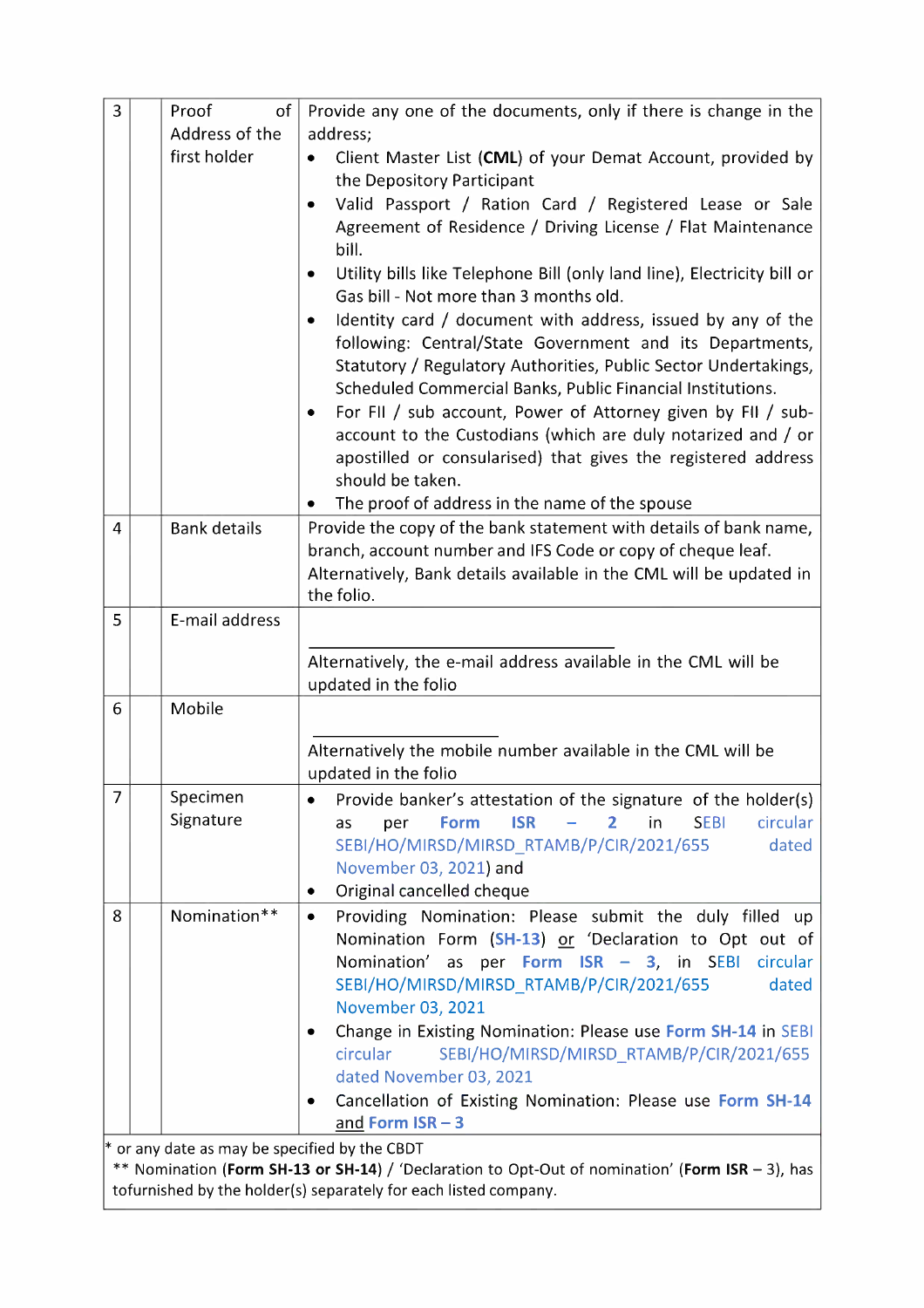#### **Mode of submission of documents to the RTA**

Please use any one of the following mode.

- 1. In Person Verification **(IPV):** by producing the originals to the authorized person of the RTA, who will retain copy(ies) of the document(s)
- 2. In hard copy: by furnishing self-attested photocopy(ies) of the relevant document, with date
- 3. Through e-mail address already registered with the RTA, with e-sign of scanned copies of documents
- 4. Service portal of the RTA with e-sign with scanned copies of documents, if the RTA is providing such facility

**Note** 

- It is mandatory for holders of physical securities in listed company to furnish PAN, full KYC details (address proof, bank details, e-mail address, mobile number) and Nomination (for all the eligible folios).
- Upon receipt or up-dation of bank details, the RTA automatically, pay electronically, all the moneys of/ payments to the holder that were previous unclaimed/ unsuccessful.
- RTA shall update the folio with PAN, KYC details and Nominee, within seven working days of its receipt. However, cancellation of nomination, shall take effect from the date on which this intimation is received by the company/ RTA.
- RTA shall not insist on Affidavits or Attestation / Notarization or indemnity for registering/ up-dating/ changing PAN, KYC details and Nomination.

**Authorization:** I/ We authorise you (RTA) to update the above PAN and KYC details in my/ our folio (s) and the sum of the holder (s) (strike off what is not our folio (s) applicable).

|                     | Holder 1 | Holder 2 | Holder 3 |
|---------------------|----------|----------|----------|
| Signature           |          |          |          |
| Name                |          |          |          |
| Full postal address |          |          |          |
|                     |          |          |          |
|                     |          |          |          |
| PIN                 |          |          |          |

#### **Declaration:** All the above facts stated are true and correct.

*(Page 4 is for information to investors; print out of the same is not needed.)*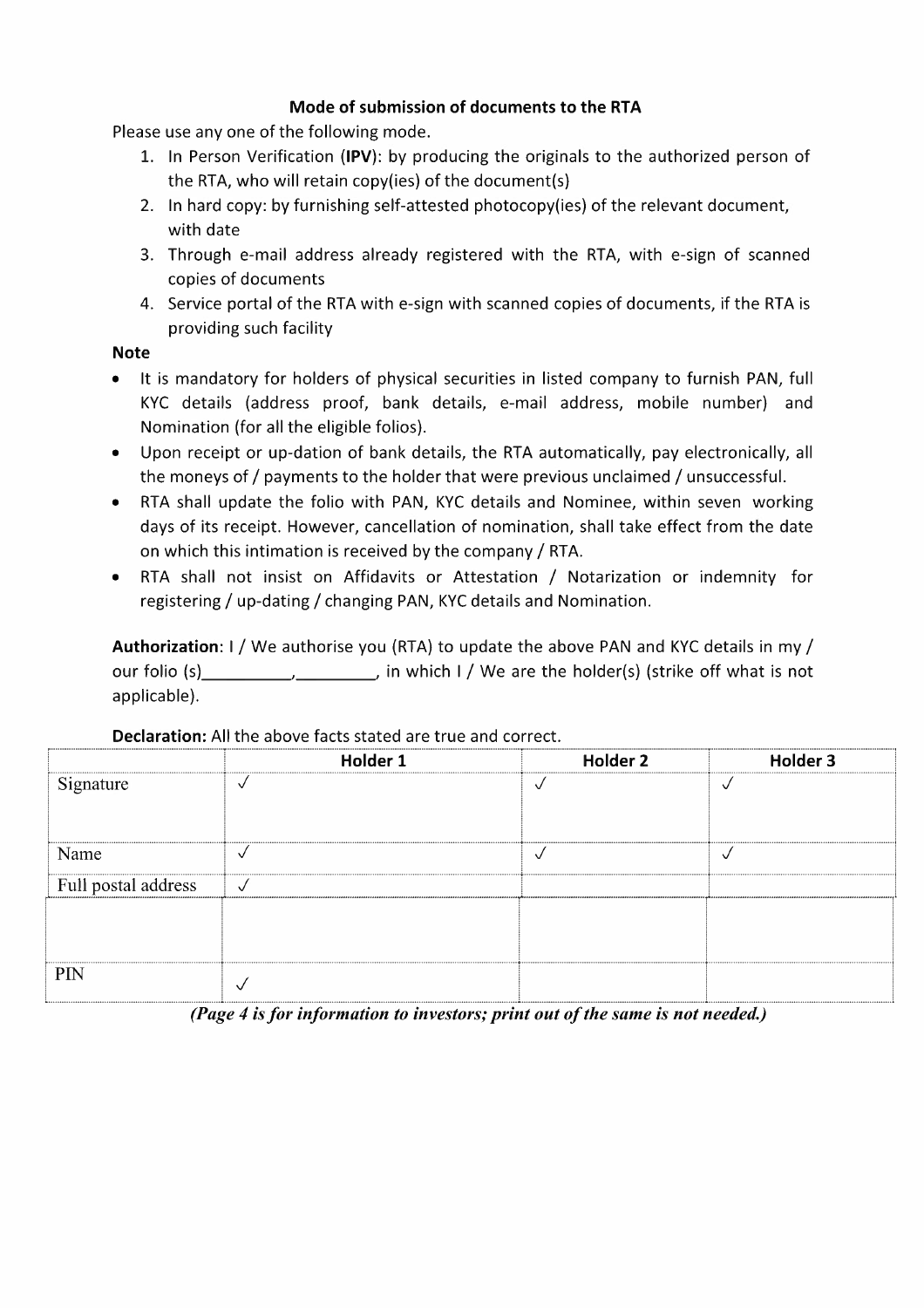## **Objection Memo that can be raised by the RTA**

(only if the relevant document/ details is/ are not available in the folio or if there is a mismatch/ discrepancy in the same or change thereof)

#### **Note**

RTAs shall raise all objections, if any/ at all, in one instance only; the RTA shall not raise further objections on the same issue again and again, after the holder / claimant furnishes all the prescribed documents and details, unless there is any deficiency/ discrepancy in the same.

| No.            | Item                                                                                          | Documents / Details to be provided to the RTA by the holder(s) /<br>claimant(s)                                                                                                                                                                                                                                                                                                                                                                                                                                                                                                                                  |  |
|----------------|-----------------------------------------------------------------------------------------------|------------------------------------------------------------------------------------------------------------------------------------------------------------------------------------------------------------------------------------------------------------------------------------------------------------------------------------------------------------------------------------------------------------------------------------------------------------------------------------------------------------------------------------------------------------------------------------------------------------------|--|
| $\mathbf{1}$   | PAN - Exceptions and<br>Clarification                                                         | 'Exemptions/clarifications to PAN', as provided in clause D to<br>'Instructions/Check List for Filing KYC Forms' in Annexure - 1 to SEBI<br>circular No. MIRSD/SE/Cir-21/2011 dated October 05, 2011 on<br>Uniform Know Your Client (KYC) Requirements for the Securities<br>Market, shall also applicable for holder(s) / claimant(s) of securities<br>held in physical mode.                                                                                                                                                                                                                                   |  |
| $\overline{2}$ | Minor mismatch in<br>Signature - minor                                                        | The RTA shall intimate the holder at the existing address, seeking<br>objection, if any, within 15 days                                                                                                                                                                                                                                                                                                                                                                                                                                                                                                          |  |
| 3              | mismatch<br>Major<br>in<br>Signature<br>or<br>its<br>non-<br>availability with the RTA        | Banker's attestation of the signature of the holder(s) as per Form<br>$\bullet$<br>$ISR - 2$<br>Original cancelled cheque<br>۰                                                                                                                                                                                                                                                                                                                                                                                                                                                                                   |  |
| 4              | Mismatch in Name                                                                              | Furnish any one of the following documents, explaining the difference<br>in names;<br>Unique Identification Number (UID) (Aadhaar)<br>$\bullet$<br><b>Valid Passport</b><br>$\bullet$<br><b>Driving license</b><br>$\bullet$<br>PAN card with photograph<br>Identity card / document with applicant's Photo, issued by any of<br>$\bullet$<br>the following: Central / State Government and its Departments,<br>Statutory / Regulatory Authorities, Public Sector Undertakings,<br>Scheduled Commercial Banks, Public Financial Institutions<br>Marriage certificate<br>$\bullet$<br>Divorce decree<br>$\bullet$ |  |
| 5              | Present address of the<br>holder is not matching<br>with the address available<br>inthe folio | RTA shall issue intimation to both the old and new addresses.<br>If the letters sent to either the old and or new addresses is / are<br>undelivered or if there is an objection in response to this letter, then<br>provide any one of the following;<br>any one of the documents in row 3 in Table C, reflecting the old<br>address or<br>Counterfoil of dividend warrant received from the company or<br>٠<br>Bank statement showing the credit of previous dividend received<br>The above procedure will be applicable for request for change in<br>address of the holder also                                |  |

*(Page 4 is for information to investors; print out of the same is not required)*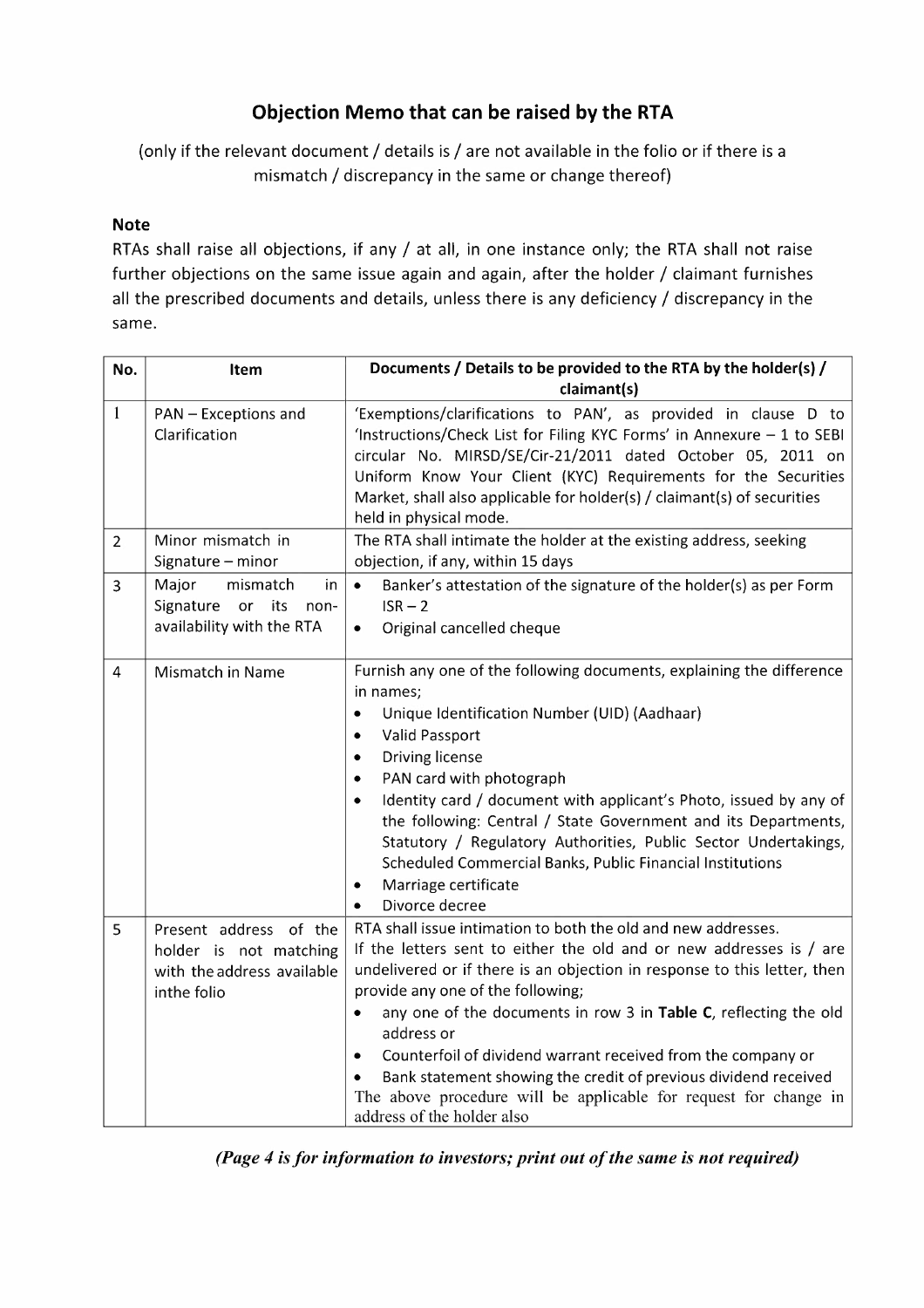## **Form ISR-2**

(see circular No. SEBI/HO/MIRSD/MIRSD\_RTAMB/P/CIR/2021/655 dated November 03, 2021 on Common and Simplified Norms for processing investor's service request by RTAs and norms for furnishing PAN, KYC details and Nomination)

| <b>Bank Name and Branch</b><br>1.                                                            |                                              |              |            |
|----------------------------------------------------------------------------------------------|----------------------------------------------|--------------|------------|
| <b>Bank contact details</b><br>2.<br><b>Postal Address</b><br>Phone number<br>E-mail address |                                              |              |            |
| <b>Bank Account number</b><br>3.                                                             |                                              |              |            |
| Account opening date<br>4.                                                                   |                                              |              |            |
| Account holder(s) name(s)<br>5.                                                              |                                              | 1)           |            |
|                                                                                              |                                              | 2)           |            |
|                                                                                              |                                              | 3)           |            |
| Latest photograph of the account holder(s)<br>6.                                             |                                              |              |            |
| 1 <sup>st</sup> Holder                                                                       |                                              | $2nd$ Holder | 3rd Holder |
| Account holder(s) details as per Bank Records<br>7.                                          |                                              |              |            |
| Address<br>a)                                                                                |                                              |              |            |
| b)<br>Phone number                                                                           |                                              |              |            |
| <b>Email address</b><br>c)<br>Signature(s)<br>d)                                             |                                              |              |            |
| 1)                                                                                           | 2)                                           |              | 3)         |
| Seal of the Bank                                                                             | Signature verified as recorded with the Bank |              |            |
|                                                                                              | (Signature)                                  |              |            |
| Place:                                                                                       | Name of the Bank Manager                     |              |            |
|                                                                                              | <b>Employee Code</b>                         |              |            |
| Date:                                                                                        | E-mail address                               |              |            |

#### **Confirmation of Signature of securities holder by the Banker**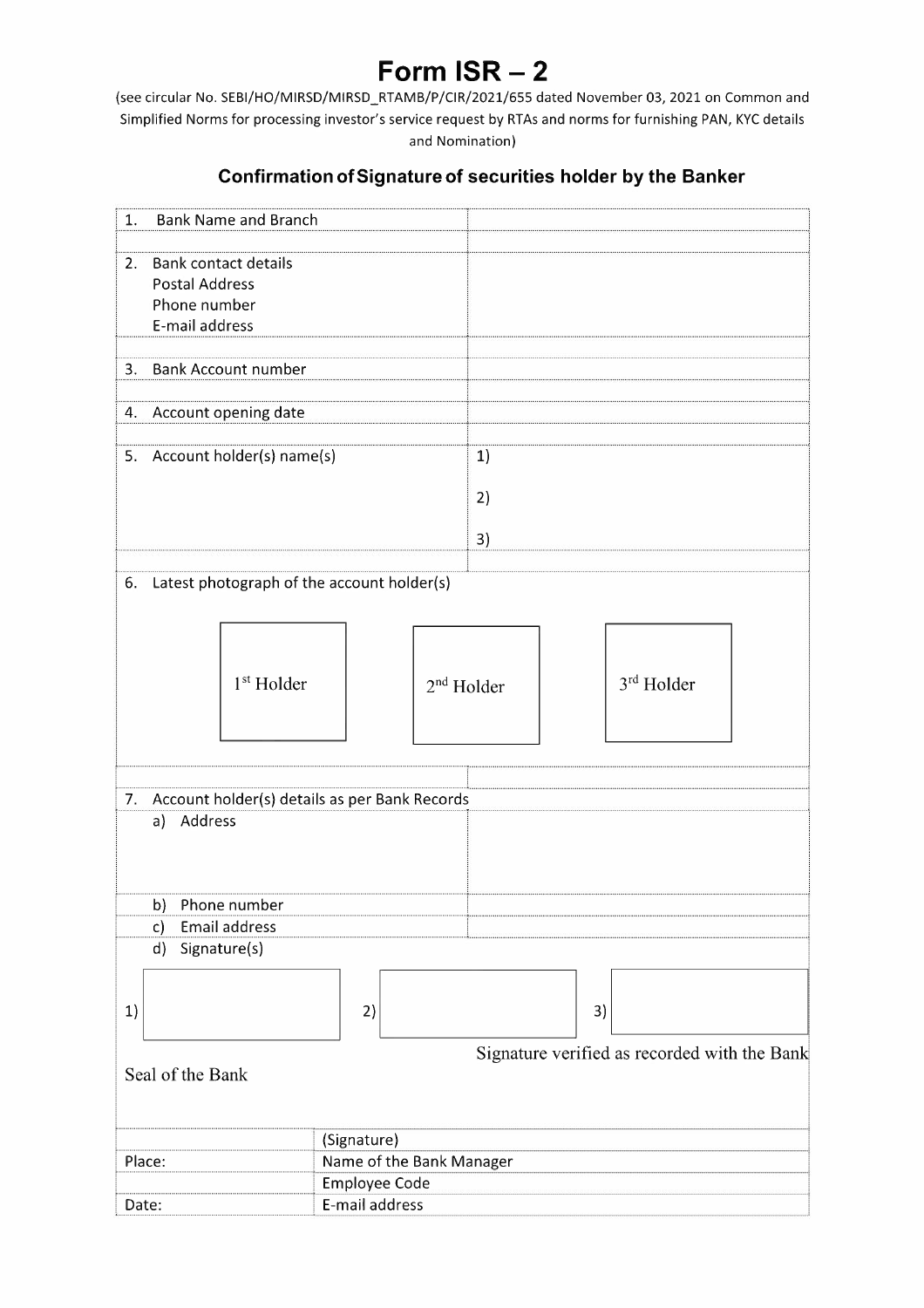## **Form No. SH-13**

### **Nomination Form**

#### *[Pursuant to section 72 of the Companies Act, 2013 and rule 19(1) of* **the Companies {Share Capital and Debentures} Rules 2014]**

*To* 

Name of the company: **Manali Petrochemicals Limited** 

Address of the company: SPIC House, 88, Mount Road,Guindy, Chennai 600 032

I/We the holder(s) of the securities particulars of which are given hereunder wish to make nomination and do hereby nominate the following persons in whom shall vest, all the rights in respect of such securities in the event of my/our death.

(1) PARTICULARS OF THE SECURITIES (in respect of which nomination is being made)

| Nature of  | Folio No. | No. of     |     | Certificate Distinctive |
|------------|-----------|------------|-----|-------------------------|
| securities |           | securities | No. | No.                     |
|            |           |            |     |                         |

## **(2) PARTICULARS OF NOMINEE/S -**

(a) Name:

- (b) Date of Birth:
- ( c) Father's/Mother's/Spouse's name:
- (d) Occupation:
- (e) Nationality:
- (f) Address: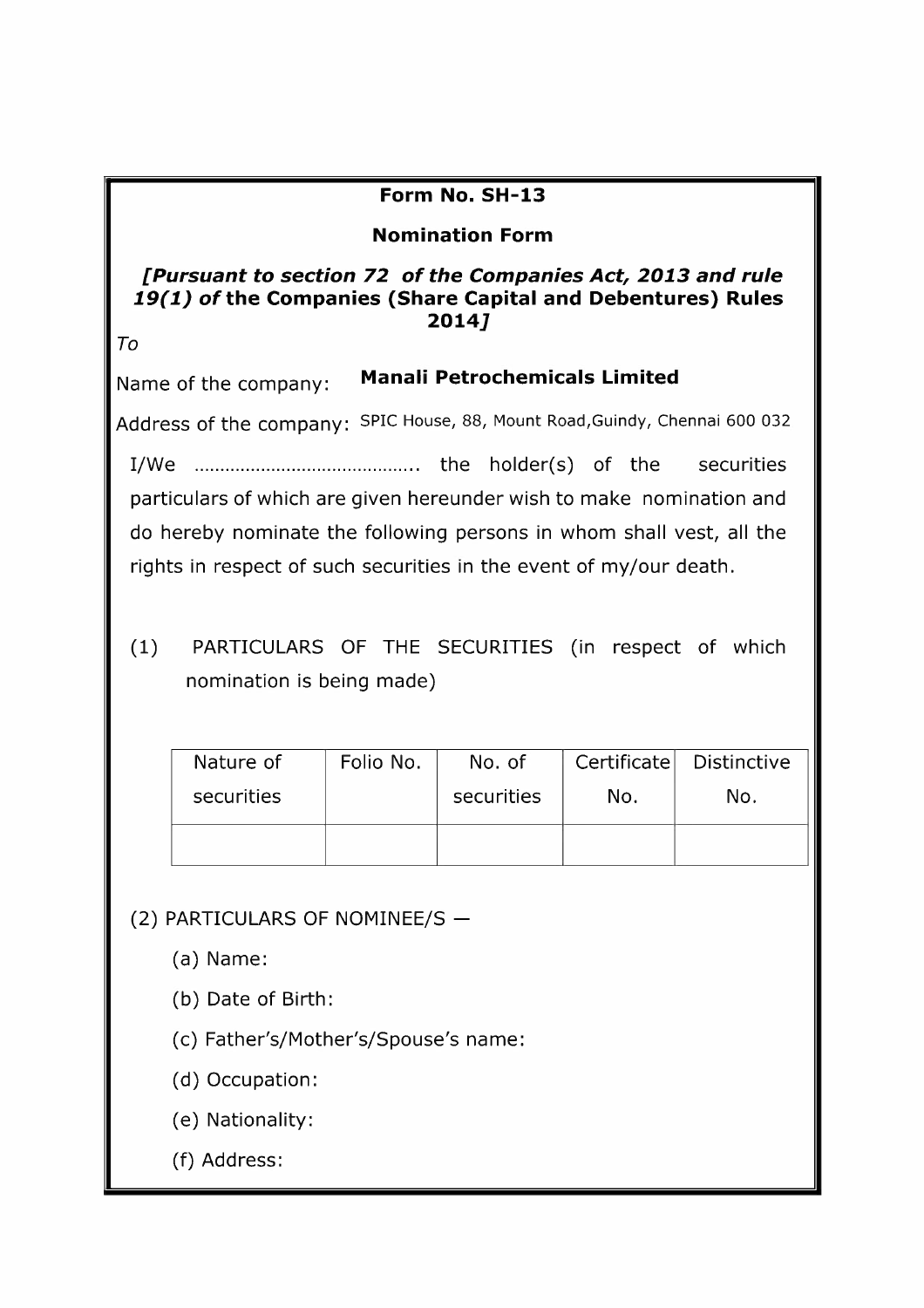| $(g)$ E-mail id:                           |           |                  |  |
|--------------------------------------------|-----------|------------------|--|
| (h) Relationship with the security holder: |           |                  |  |
|                                            |           |                  |  |
| (3) IN CASE NOMINEE IS A MINOR--           |           |                  |  |
| (a) Date of birth:                         |           |                  |  |
| (b) Date of attaining majority             |           |                  |  |
| (c) Name of guardian:                      |           |                  |  |
| (d) Address of guardian:                   |           |                  |  |
|                                            |           |                  |  |
|                                            | Name:     |                  |  |
|                                            | Address:  |                  |  |
| Name of the Security                       |           |                  |  |
| Holder (s)                                 | Signature | Witness with     |  |
|                                            |           | name and address |  |
|                                            |           |                  |  |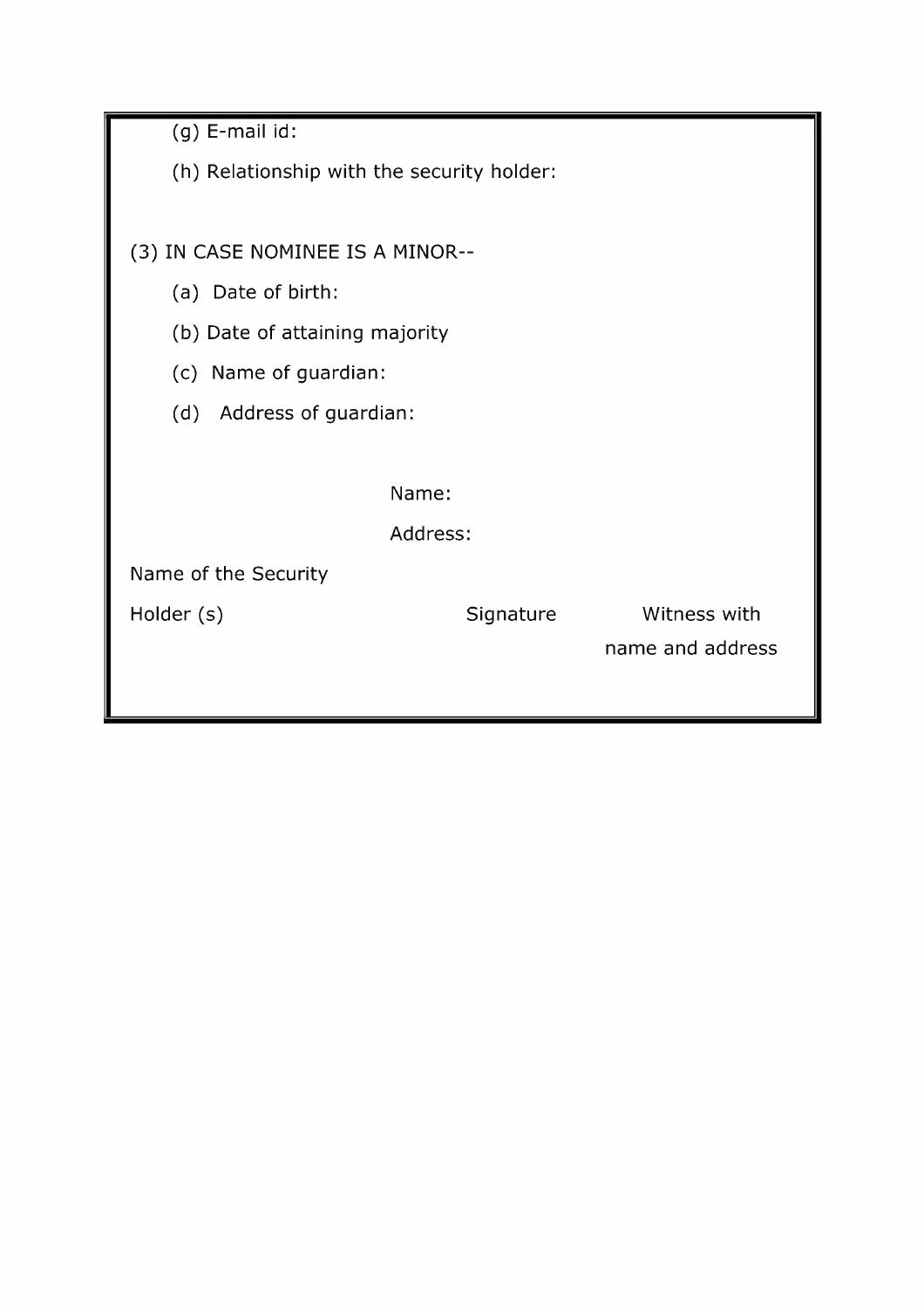## **Form No. SH-14**

### **Cancellation or Variation of Nomination**

## *[Pursuant to sub-section (3) of section 72 of the Companies Act, 2013 and rule 19(9) of* **the Companies {Share Capital and Debentures) Rules 2014]**

### **Name of the company: Manali Petrochemicals Limited**

I/We hereby cancel the nomination(s) made by me/us in favor of (name and address of the nominee) in respect of the below mentioned securities.

or

I/We hereby nominate the following person in place of ............................... as nominee in respect of the below mentioned securities in whom shall vest all rights in respect of such securities in the event of my/our death.

(1) PARTICULARS OF THE SECURITIES (in respect of which nomination is being cancelled / varied )

| Nature of  | Folio No. | No. of     |     | Certificate Distinctive |
|------------|-----------|------------|-----|-------------------------|
| securities |           | securities | No. | No.                     |
|            |           |            |     |                         |

- (2) (a) PARTICULARS OF THE NEW NOMINEE:
	- i. Name:
	- ii. Date of Birth:
	- iii. Father's/Mother's/Spouse's name:
	- iv. Nationality:
	- v. Address:
	- vi. E-mail id:
	- vii. Relationship with the Security holder: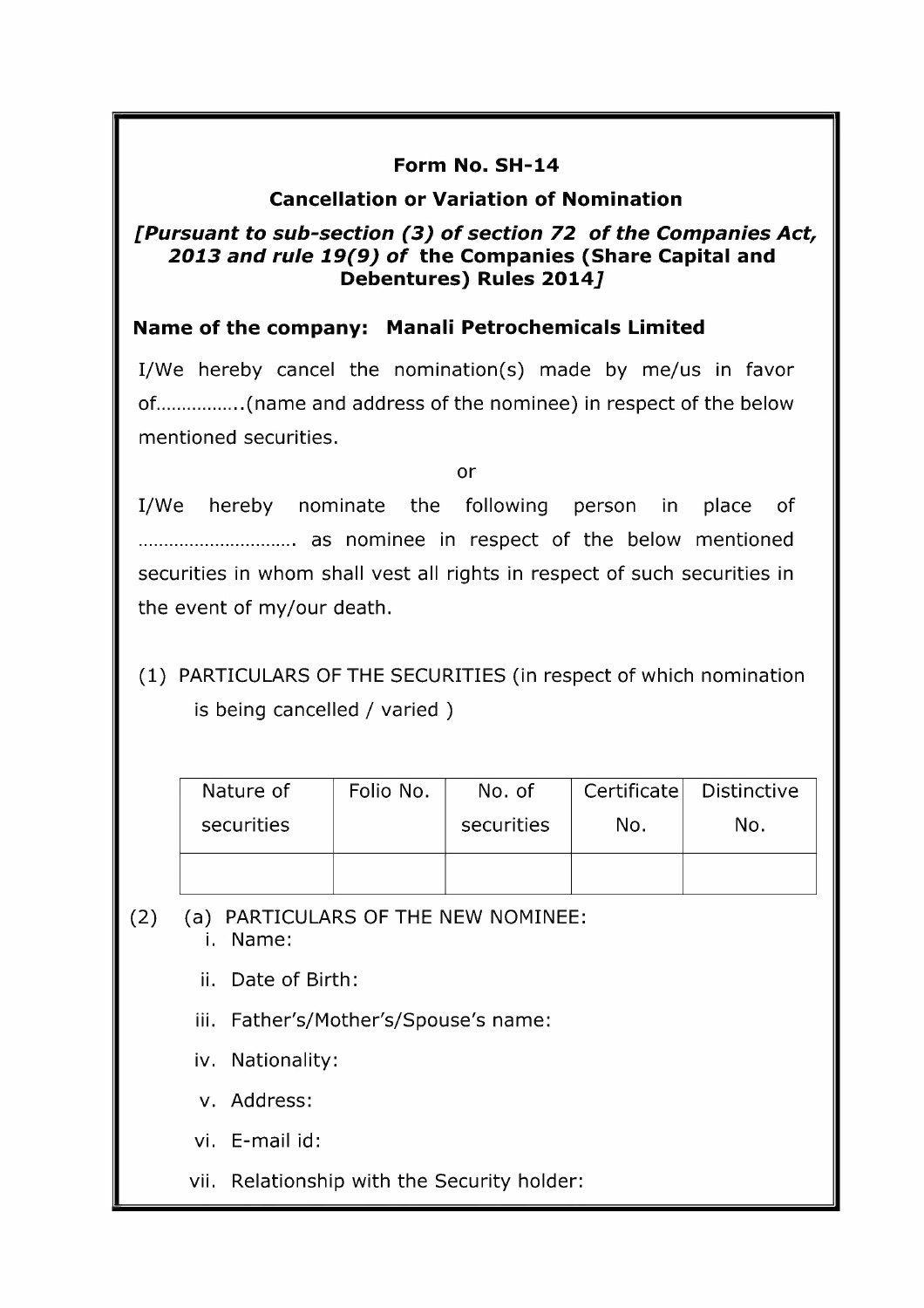(b) IN CASE NEW NOMINEE IS A MINOR--

i. Date of Birth:

ii. Date of attaining majority

iii. Name of guardian:

iv. Address of guardian:

Signature

Name of the Security

Holder (s)

Witness with name and address